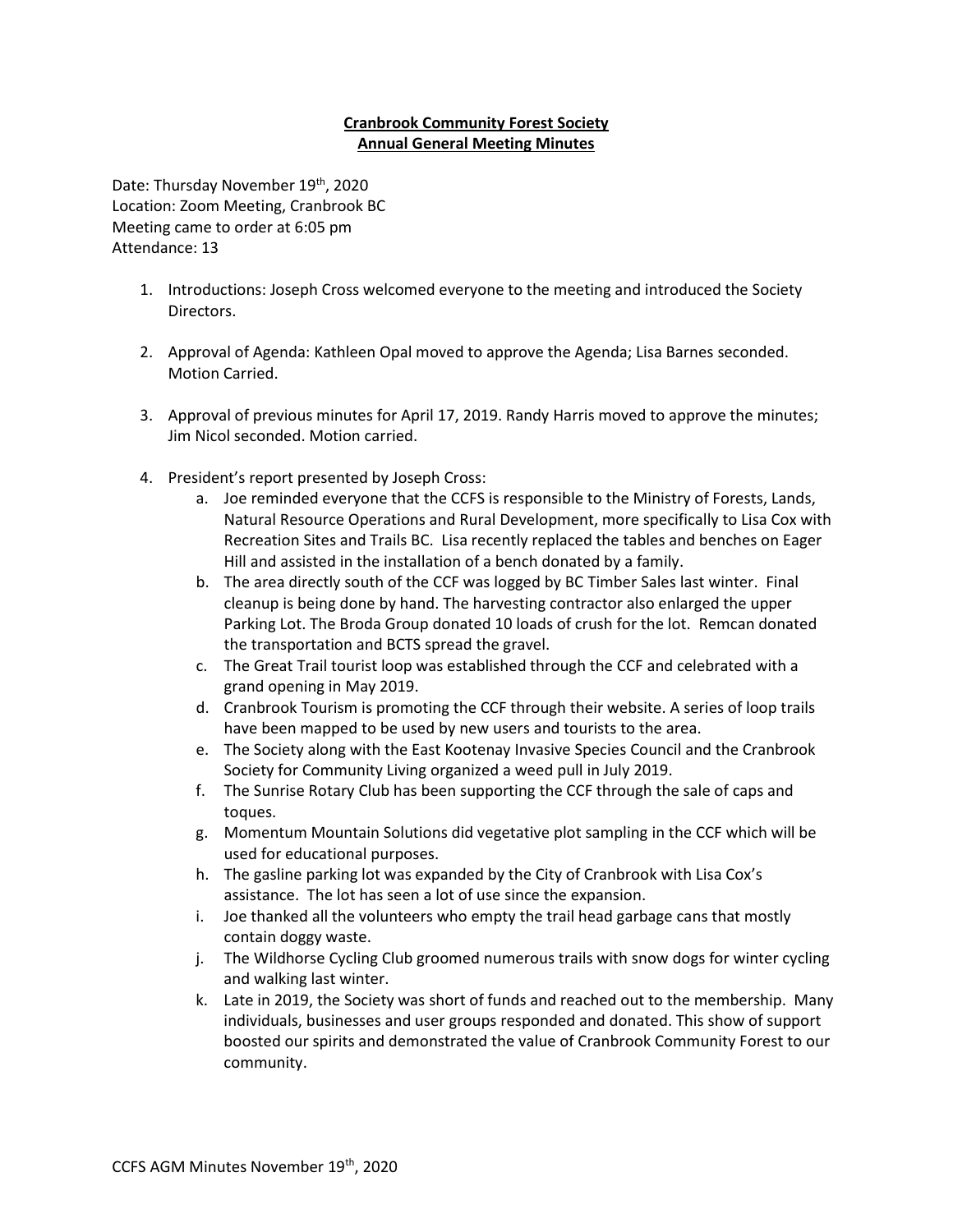- l. Recreation Sites and Trails BC signs related to controlling dogs around wildlife were posted at various water bodies in the CCF last spring. They will be put up again each spring during bird nesting season.
- m. The Society works with Wildhorse Cycling Club through a trails subcommittee to develop, maintain, and create new trails. Their club applies for grants and have established an "Adopt a Trail" program for members and the public.
- n. The board has established a standard style of benches and tables that citizens can donate for placement in the CCF for memorial purposes. A bench was placed near Sylvan Lake this summer.
- o. The Gateway Trail entrance is being relocated and the trail rerouted due to the construction of residences at the COTR.
- p. Board member Jim Nicol has put in an application for charitable status. This will help with fundraising If the application is successful.
- q. The board is in discussion with BC Timber Sales about thinning the stands in the southern portion of the CCF to create a healthier forest. No plan has been presented yet. The board will be looking at approaches that leave a more natural looking forest.
- r. The board has approached the provincial government to remove the grazing tenure from the north side of the CCF. An unmaintained fence in the middle is a hazard to wildlife and a hindrance to plans for new trails in the area. The government is not willing to remove the grazing tenure. No plan yet for the fence.
- s. The board thanks two retiring board members for their valued contribution to making the CCF a success. Tara Szkorupa and Walter Rechlin are moving on and they will be missed.
- 5. Treasurer's report: Presented by Kathleen Opal

The April 11<sup>th</sup>, 2019 opening balance was \$35,094.23 and the closing balance on November  $1<sup>st</sup>$ , 2020 balance is \$8737.46. Total income: \$15,806.31 for this extended period and total expenses \$42,163.08. The main expense of \$30,500 was for the construction of the Expresso group of trails. Motion to accept the report was made by Kathleen Opal, seconded by Lisa Barnes. Motion Carried.

Kathleen thanked many organizations, businesses, and individuals for their support.

- 6. Trails Report presented by Jim Nicol:
	- a. Looking back
		- i. Loop System the Forest and Lake Loops are complete. Trail Maps are available on the website
		- ii. Adopt-a-Trail program has been established. Volunteers do minor pruning and debris removal and report on conditions. Most trails have been adopted. If you are interested, send an email to CCFadoptatrail@gmail.com
		- iii. Larry Trail- this is a new blue trail from Kettle Lake to Hill bypass. Will be completed in the spring.
		- iv. Trail Plan last updated in 2016. This update outlines the previous 5 years of trail building and improvements and planning for the next 5-10 years. Current breakdown of trail difficulty is: 28% easy, 48% moderate and 24% difficult or very difficult.
	- b. Looking Forward
		- i. Trail Maintenance Pilot Fortis is funding a trail maintenance pilot where a person to be paid to do trail maintenance next year. The Society hopes to learn